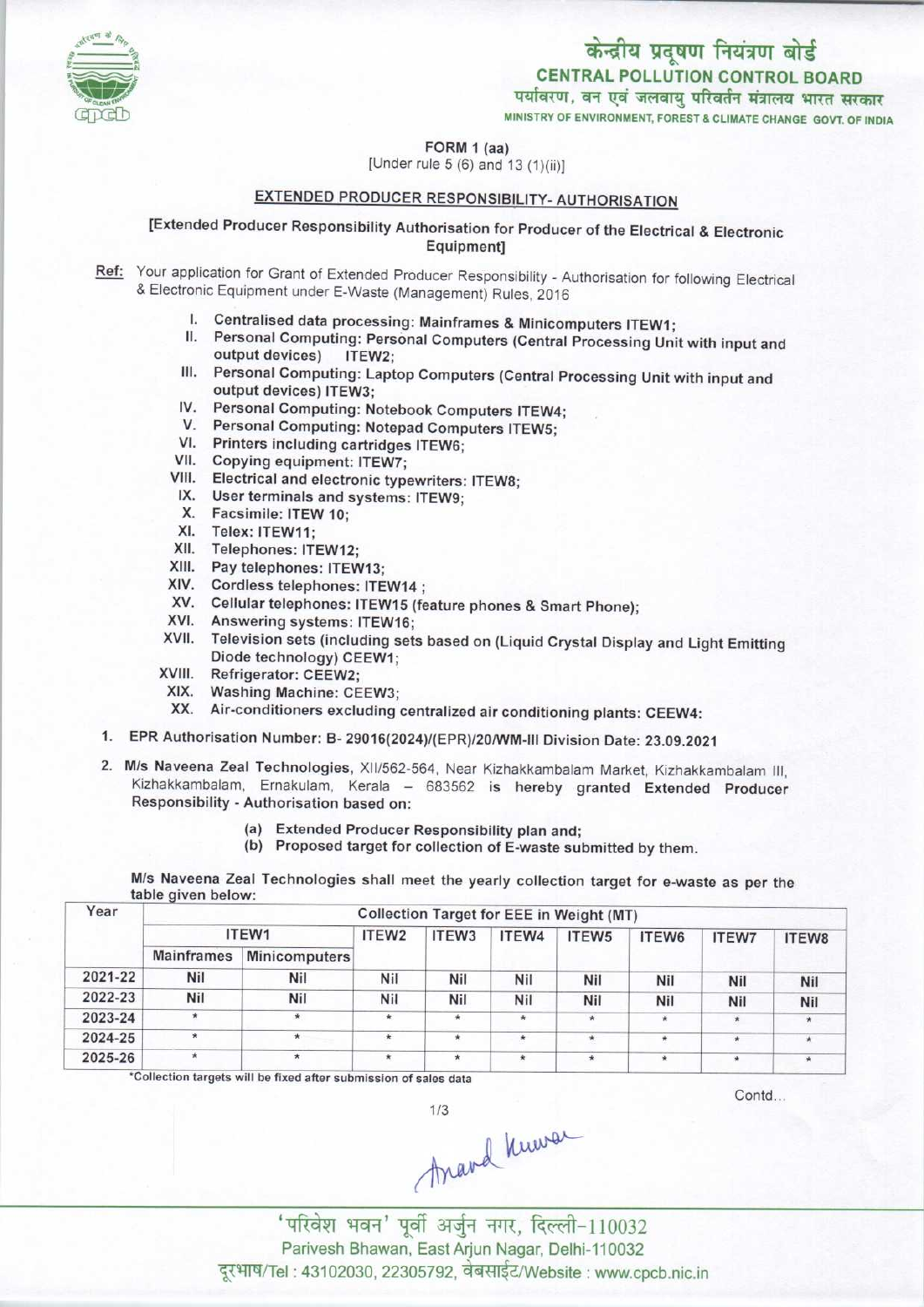

From pre page...

| Year    | <b>Collection Target for EEE in Weight (MT)</b> |            |         |            |            |         |                       |                     |  |  |
|---------|-------------------------------------------------|------------|---------|------------|------------|---------|-----------------------|---------------------|--|--|
|         | <b>ITEW9</b>                                    | ITEW10     | ITEW11  | ITEW12     | ITEW13     | ITEW14  | ITEW15                |                     |  |  |
|         |                                                 |            |         |            |            |         | <b>Feature Phones</b> | <b>Smart Phones</b> |  |  |
| 2021-22 | Nil                                             | Nil        | Nil     | <b>Nil</b> | <b>Nil</b> | Nil     | <b>Nil</b>            | <b>Nil</b>          |  |  |
| 2022-23 | <b>Nil</b>                                      | <b>Nil</b> | Nil     | Nil        | Nil        | Nil     | <b>Nil</b>            |                     |  |  |
| 2023-24 | $*$                                             | $\star$    | $\star$ |            | $\star$    | $\star$ | $\star$               | Nil                 |  |  |
| 2024-25 | $\star$                                         | $\ast$     |         | $\star$    | ÷          |         |                       |                     |  |  |
| 2025-26 | $\star$                                         | *          |         |            |            | $\star$ | $\star$               | $\star$             |  |  |
|         |                                                 |            | ★       | $\star$    | $\star$    | $\star$ | $\star$               |                     |  |  |

| ITEW16     | CEEW1 | CEEW <sub>2</sub> | CEEW <sub>3</sub> | CEEW4                                                  |  |  |  |
|------------|-------|-------------------|-------------------|--------------------------------------------------------|--|--|--|
| <b>Nil</b> | Nil   | <b>Nil</b>        |                   | <b>Nil</b>                                             |  |  |  |
| Nil        | Nil   | <b>Nil</b>        |                   | <b>Nil</b>                                             |  |  |  |
| $\star$    |       | ÷                 |                   | $\star$                                                |  |  |  |
| ÷          |       |                   |                   | $\star$                                                |  |  |  |
| $\star$    |       | $\star$           | ÷                 | $\star$                                                |  |  |  |
|            |       |                   |                   | Collection Target for EEE in Weight (MT)<br>Nil<br>Nil |  |  |  |

ts will be fixed after submission of sales data

## 3. The Authorisation shall be valid for a period of five (5) years from date of issue with following conditions:

- i. You shall strictly follow the approved Extended Producer Responsibility plan, a copy of which is enclosed herewith as Enclosure-I;
- ii, You shall ensure that collection mechanism or collection Centres are set up or designated as per the details given in the Extended Producer Responsibility plan and that shall be completed before the proposed dates if any in the EPR Plan (list of collection Centres and the toll free numbers for reverse logistics enclosed);
- iii. You shall ensure that all the collected e-waste is channelized to your dismantler/recycler M/s. Horizon Recycling Pvt. Ltd. Khasra No 35, Vill Kumarhera, Green Land Industrial Complex, 7km, Dehradun Road, Saharanpur-247001 U. P. and record shall be maintained at dismantler/recycler and at your end.
- iv. You shall maintain records, in Form-2 of these Rules, of e-waste and make such records available for scrutiny by Central Pollution Control Board;
- v. You shall file annual returns in Form-3 to the Central Pollution Control Board on or before 30th day of June following the financial year to which that returns relates.

## vi. General Terms& Conditions of the Authorisation:

- a. The authorisation shall comply with provisions of the Environment (Protection) Act, 1986 and the E-waste (Management) Rules,2016 made there under;
- b. The authorisation or its renewal shall be produced for inspection at the request of an officer authorised by the Central Pollution Control Board;
- c.Any change in the approved Extended Producer Responsibility plan should be informed to Central Pollution Control Board within 15 days on which decision shall be communicated by Central Pollution Control Board within sixty days;

mand Kninger

Contd